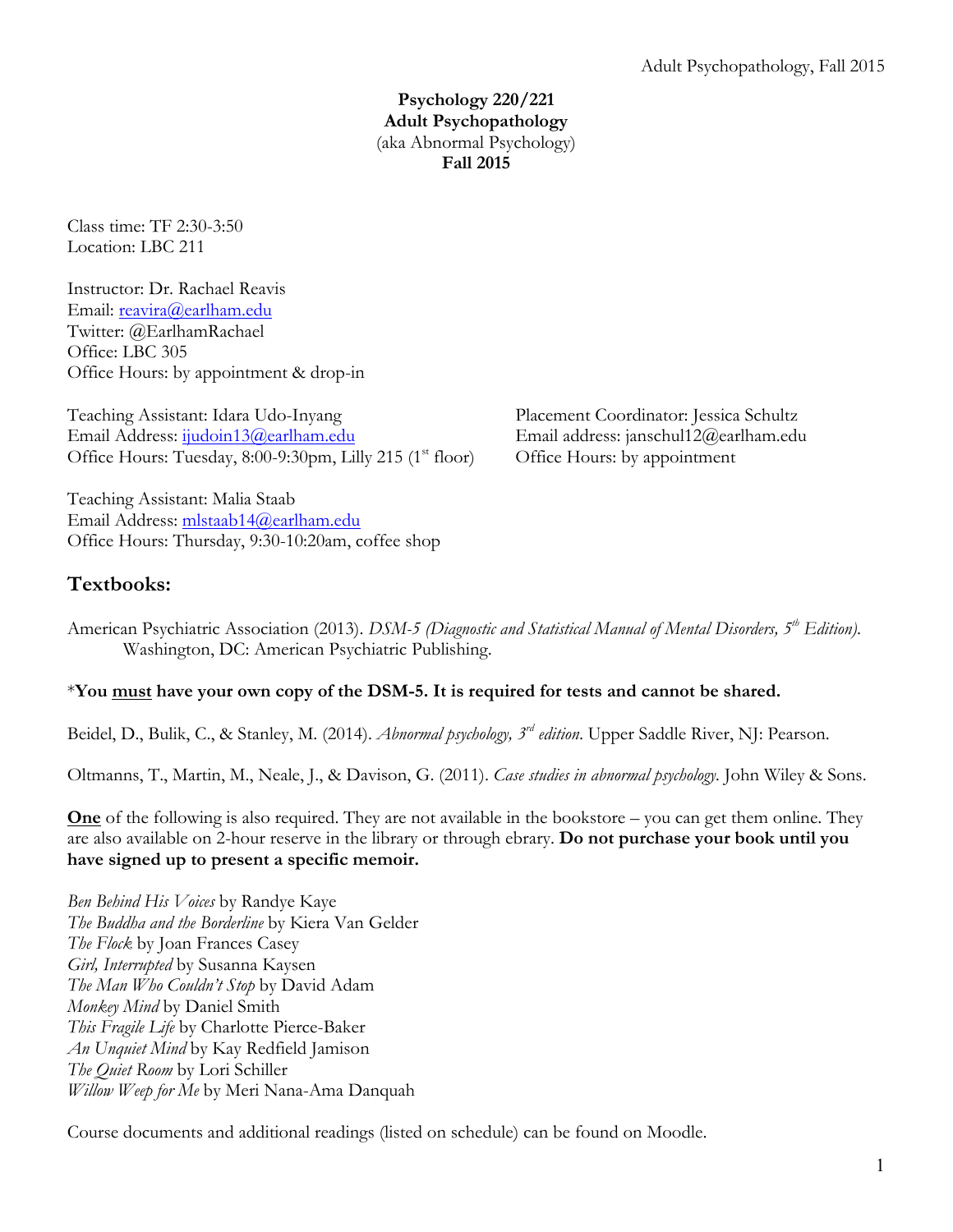# **Course Description & Objectives:**

In this course, we will work towards developing a sophisticated understanding of psychological disorders, their causes, their treatments, and the human suffering they entail, while acknowledging what remains to be known. We will be scientists, practitioners, and regular folk as we seek to understand the science of psychopathology, the experience of psychopathology, and the needs of those who are suffering.

> *"Although the world is full of suffering, it is full also of the overcoming of it."* Helen Keller, 1903

### **Relevant Earlham Learning Goals:**

The following learning goals are especially relevant for this course:

- 1. **Communicate**
- 2. **Investigate**
- 3. **Integrate**
- 4. **Diversify** (Particularly relevant for PSYC 221)
- 5. **Create**
- 6. **Reflect** (Particularly relevant for PSYC 221)
- 7. **Apply**

### **Psychology Department Goals:**

The following psychology department goals (based on the APA guidelines) are especially relevant for this course:

- 1. Knowledge Base of Psychology (specifically in abnormal psychology)
- 2. Critical Thinking Skills
- 3. Application of Psychology
- 4. Values in Psychology
- 5. Communication Skills
- 6. Career Planning & Development (primarily for service-learning students)

### **Specific Course Goals:**

By the end of the semester, you should be able to:

- 1. Critically evaluate assumptions underlying definitions of abnormality/disorder
- 2. Describe and evaluate current diagnostic criteria for the major groups of disorders
- 3. Identify and apply major theoretical approaches to understanding and treating disorders
- 4. Describe and evaluate empirical methodologies relevant to the study of psychopathology
- 5. Describe and evaluate current knowledge of therapeutic approaches/outcomes
- 6. More fully empathize with individuals suffering from psychological dysfunction and their families

### **Topics** *not* **covered in class**

The psychology department also offers *Developmental Psychopathology* (PSYC 363). That course covers disorders that are more typically diagnosed the first time in childhood and adolescence, including autism, AD/HD, oppositional defiant disorder, learning disorders, intellectual disability/mental retardation, and conduct disorder. Thus, we won't be covering those topics in this class. *Adult Psychopathology* (PSYC 220/221, this class) is not a pre-requisite for *Developmental Psychopathology*, but *Human Development* is. If you are not a psychology major and think you might want to take PSYC 363 instead (although you can take both), come and talk to me. Psychology majors, *Adult Psychopathology* is required for graduation.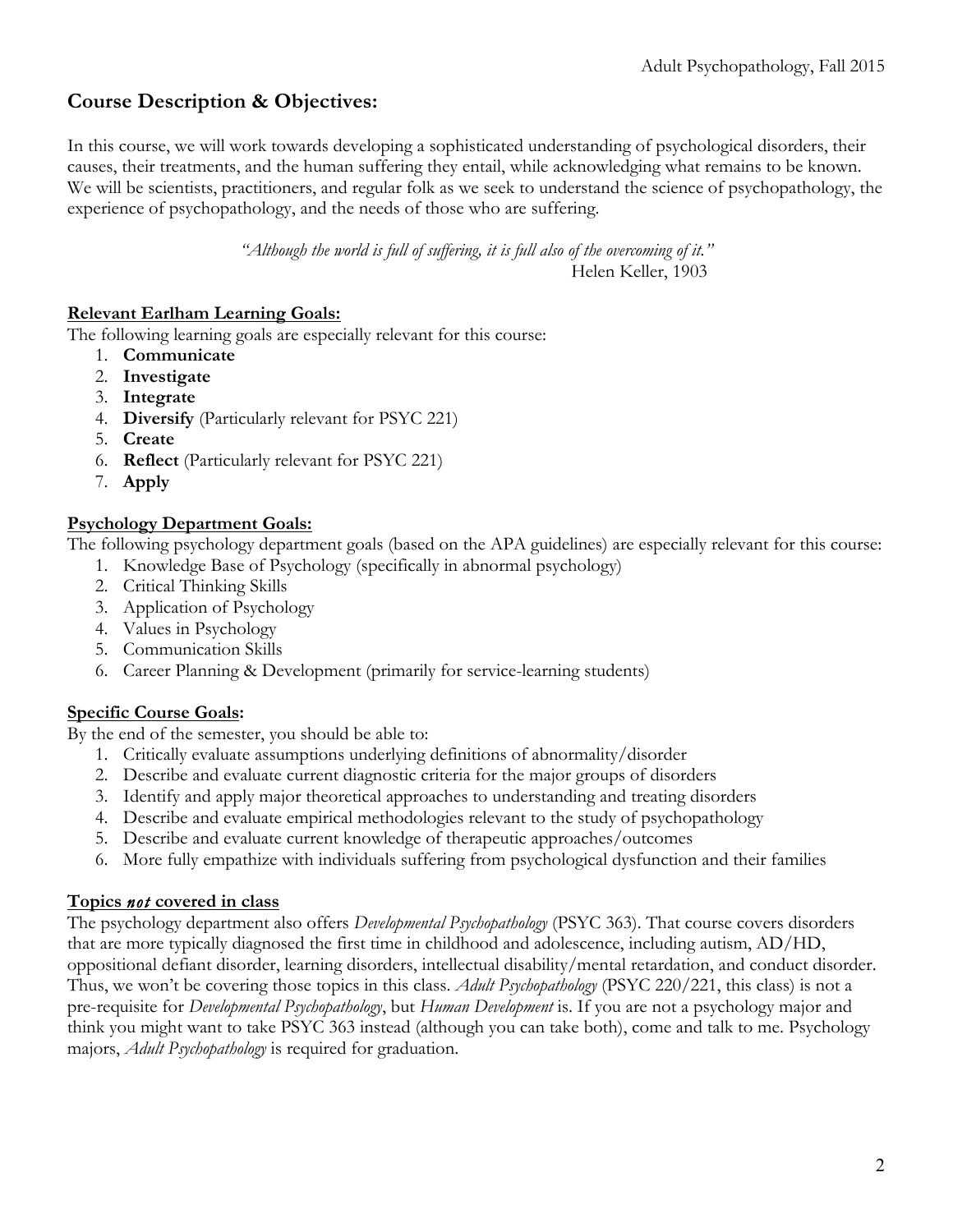# **Class Format**

My primary goal for this course in adult psychopathology is to introduce you to research, theory, and clinical evidence about the causes and outcomes of disordered thoughts and behavior in adulthood. Although we will discuss childhood occasionally, the main focus of the course will be late adolescence and adulthood.

I firmly believe that learning is fundamentally an *active, collaborative* process. The course will be run primarily in a lecture format. In practice, this means that I will lecture to provide the necessary background and foundation for our discussion, but you will learn more if you ask questions, comment, and come to class prepared to engage in discussion. Group/class discussion is a matter of balance; please try to participate frequently and thoughtfully without crowding out others who may want to speak. Also, I anticipate that class discussions may sometimes touch on topics that are personally sensitive for some class members; we will all need to be sensitive to one another, and to be considerate of each others' privacy both in and out of class. You will also be making at least one presentation and leading discussion about that presentation during the semester.

You are expected to attend each meeting of all classes for which you are registered. Thus, absences in this class will affect your grade. If for some reason you need to miss a class, you are responsible for getting class notes and handouts from another student. In terms of etiquette, you are expected to arrive at class on time, refrain from disruptive or disrespectful behaviors, turn off cell phones, and stay for the entire class. My attention is wholly devoted to your learning during the times we are together, and I expect and hope the same from you.

### **Class Options**

Adult Psychopathology is offered with one of two options. Adult Psychopathology is required for the psychology major. Either option is acceptable for psychology majors. Only Option B fulfills the Immersion Experience requirement (required for graduation, regardless of major). You must make your decision no later than the end of the add/drop period, which is Tuesday, September 1.

Option A: You may take the lecture class for three credits. The expectation of credit hours is defined federally (http://www.ecfr.gov/cgi-bin/text-idx?rgn=div8&node=34:3.1.3.1.1.1.23.2) and states that there are two hours of outside work per hour of class. Thus, for the 3-credit class, you would attend class for three hours per week and work/prepare (readings, papers, videos, etc.) for a minimum of six hours per week. This may be a better option for athletes playing a fall sport. However, athletes have successfully completed a placement in the past. Come talk to me if you have scheduling concerns, whether or not an athlete.

Option B (recommended): You may take the lecture class plus service-learning placement for four credits. Students selecting Option B will have the same experiences as students taking Option A. In addition, they will volunteer in the community for 2 hours per week for 10 weeks. These placements are with adults (in some cases, adolescents) dealing with addiction, mental illness, intense stress (such as homelessness and/or domestic violence), dementia, or some combination. Students will keep a journal of observations and respond to journal prompts. Journal writing is expected to take one hour per week. Students will also complete a short (5-7 page) final paper integrating the placement with class material. **Students regularly cite the service-learning placement as the most valuable experience of the class.** I have had students in every psychopathology course I've taught write back after graduation and tell me that the service-learning placement had a major impact on their career paths. Participating in the service-learning placement will also help you understand the complexity of class material in way that is difficult without interaction with real people in the community.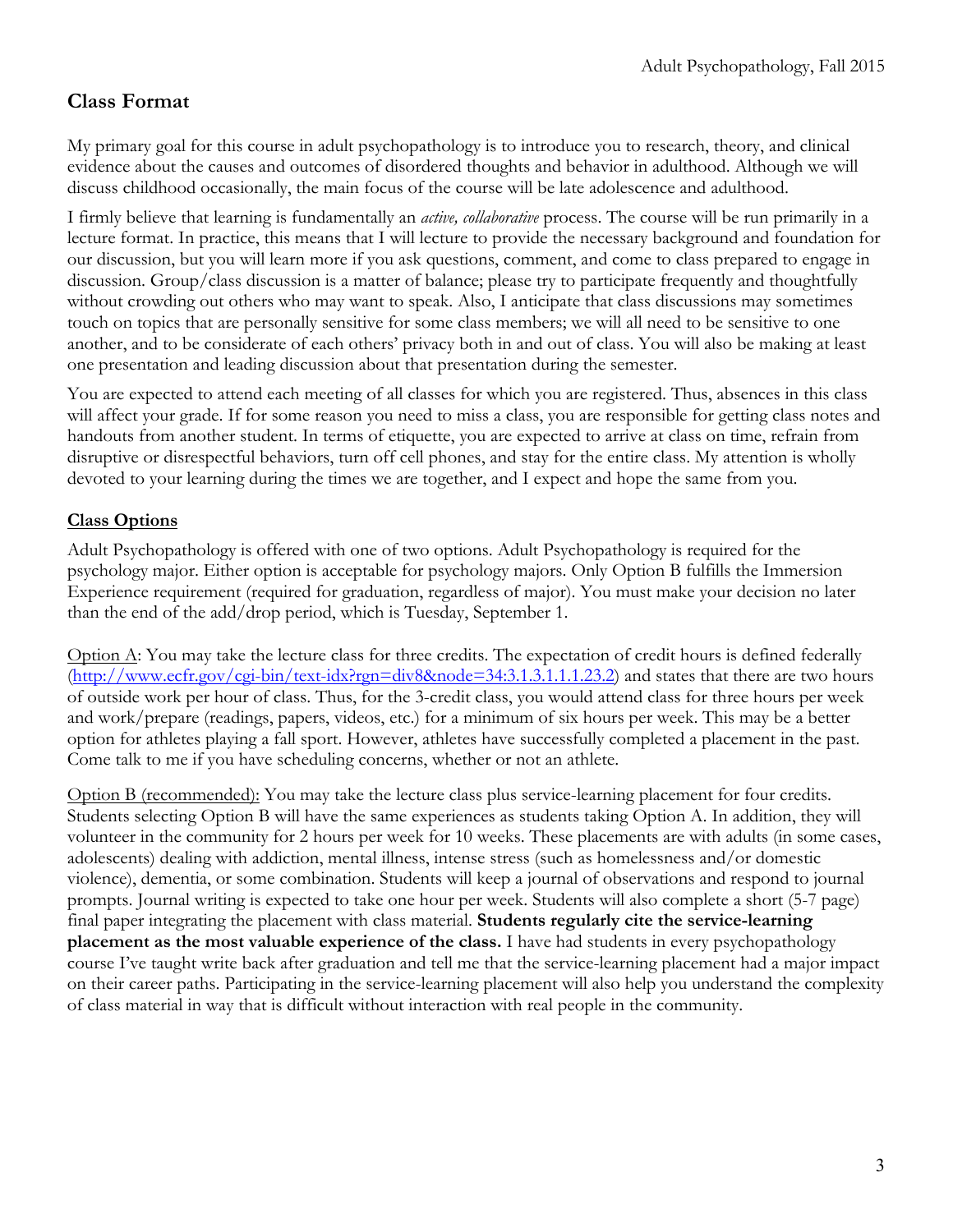# **Evaluation:**

- **1) Memoir Report.** One of the goals of the course is to better understand how mental illness affects people in their actual lives. One way will address this goal is to read and discuss memoirs of individuals who have lived with various psychological disorders. We will discuss ten memoirs (listed above as well as in the schedule) over the course of the semester. *You only have to read one of them.* Approximately five students will sign up for the same memoir. **Earlham Goals: communicate, integrate, create.**
	- **Video Report.** On the day the memoir is listed on the schedule, those students will present a 3-5 minute video that provides a synopsis of the book. The video format should give you the opportunity to give a synopsis of the book to the rest of the class in a creative, engaging way. You do not have to cover every detail and you do not necessarily have to present the information in the order it occurred in the memoir. Rather, you should seek to convey the main points and feeling of the memoir in a compelling way. You will have a prompt for your reaction paper to the memoir, and that prompt should guide your video somewhat. Although your video does not have to cover everything in the prompt and possible discussion questions, you should certainly consider the questions raised. Making videos may be a new format for some of you. They cannot be made well at the last minute. To help you structure your time, as well as give you feedback on your progress, you will have several smaller "check-in" assignments due before you present the final video. These due dates will depend on when you are scheduled to present your memoir.
		- **i. Memoir Quiz.** The class period before your Approach Description is due, you will take a quiz on your memoir. In the past, this group project has worked very well, but occasionally a group member has not read the memoir in advance of group meetings. This is not fair to group members who are prepared nor is it fair to your own learning. To incentivize preparation, you will be quizzed on the memoir. If it seems that a student hasn't read the memoir at this point, that will be factored into the grade.
		- **ii. Approach Description.** Approximately four weeks before your video is due, your group will submit a minimum of one (detailed) paragraph that explains how your group plans to approach the video. How will you present the information? Will it be documentary style, interviews, animated short, or some other approach? What are some main points you'll cover during the video? What roles will each member have? To do this assignment, you will need to have read the memoir already, so make sure you plan in advance!
		- **iii. Storyboard/Shooting Script.** Approximately two weeks before your video is due, your group will submit a detailed storyboard or shooting script, which is essentially an outline of your video. This should be quite detailed so that both you and I can envision your video in our minds.
		- **iv. Early Submission.** Approximately 2-3 days before you will present your video to the whole class, you will send me a YouTube link to your completed video. You will also submit one discussion question per group member. This will allow me to create further discussion questions for the whole class.
		- **v. Video Presentation.** You will play your 3-5 minute video to the class on the day that it is due. I will complete an assessment of it, as will your classmates (not in your group). Although I will determine your grade, your classmates' assessment will inform the final grade. The clarity, creativity, accuracy, and importance (hitting important/main points) of your video will be assessed. The final grade will also be influenced by your group's ability to meet deadlines, and stay on task. Your completed video will count for **10% of your grade.**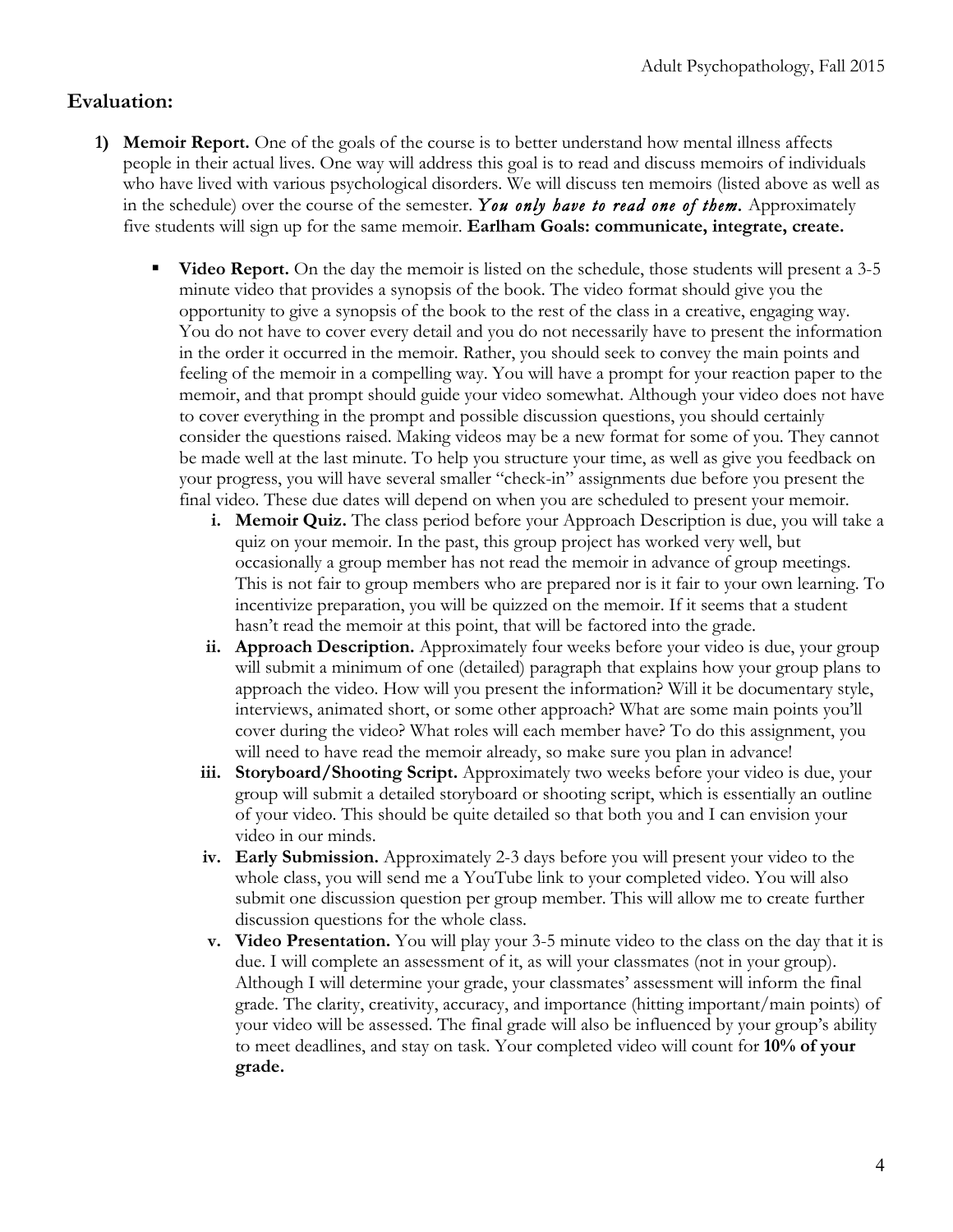- **Group Panel & Discussion.** On the day you present your video, you will act as a panel and answer some questions posed by your classmates and me. Most days, the panel will consist of multiple groups of students. You should be able to thoughtfully reflect on issues raised by the memoir and connections to class material. You will also participate in group discussion. Your ability to thoughtfully answer questions and engage your classmates will be assessed. There may not be an opportunity for every group member to respond in the panel. Groups will be assessed as a whole unless it is clear that some students are better prepared than others. Small group discussion participation will be particularly important for panel members who do not get a chance to speak during the panel. Your group panel and small group discussion will count for **5% of your grade.**
- **Reaction Paper (220 only).** At the end of the semester, you will submit a 5-page reaction paper about your memoir. The deadline is at the end of the semester for three main reasons 1) It allows you to focus on the video and then later to turn your attention to the paper, 2) it allows you to incorporate feedback and thoughts from the class discussion, and **most importantly**, 3) it allows you to reflect on your memoir in light of the entire semester. Your reaction paper will count for **10% of your grade.**
- **Peer (group) assessment.** Each member of the group will complete an assessment of other members of the group. Each member will also indicate whether all members should receive the same or different grades. Thus, the group member assessment is not a percentage of the grade, but can raise or lower the final grade based on peer reports.
- **2) Exams.** To help you master the material we will be studying in this course, we will have 5 noncumulative exams. The lowest of these will be dropped. The exams will be a combination of multiple choice, short answer, and case study questions. **Earlham Goals: communicate, integrate, apply.** For students in PSYC 220 (not doing the service-learning placement), exams will account for **60% of your final grade**. That is, each exam will be worth 15% of your grade. For students in PSYC 221 (service-learning students), the exams will account for **40% of your final grade**. That is, each exam will be worth 10% of your grade.

\*Please note that I allow make-ups only for very specific reasons. This prevents me from deciding whose reasons are "valid" and whose are not. Make-ups are allowed **only** for the following reasons: participation in an official college event, death of an immediate family member (parent, sibling, spouse, or child), or if your presence is required by the government (court dates, military service, etc.). Excuses must be verified by a note from a college official (e.g., coach's note). In the case of death of immediate family member, contact the registrar or your advisor when you are able and that person will inform your instructors. As I drop one exam, **no other excuses will be permitted**, including for personal illness or death of an extended family member. For exams missed due to participation in an official university event, you must contact me before the missed exam and exams **must be taken before the test day you will be missing**. Make-up tests may differ from the original exam and may differ in the level of difficulty. (Special arrangements will be made for students who experience the death of an immediate family member, including the option of taking an Incomplete.)

**3) Class participation & Attendance.** Class discussion and participation will be critical to your enjoyment and mastery of the material, and will be expected from everyone. **Earlham Goals: communicate, reflect, apply.** Your attendance and class participation will account for **5%** (PSYC 220) or **10%** (PSYC 221) **of your final grade**.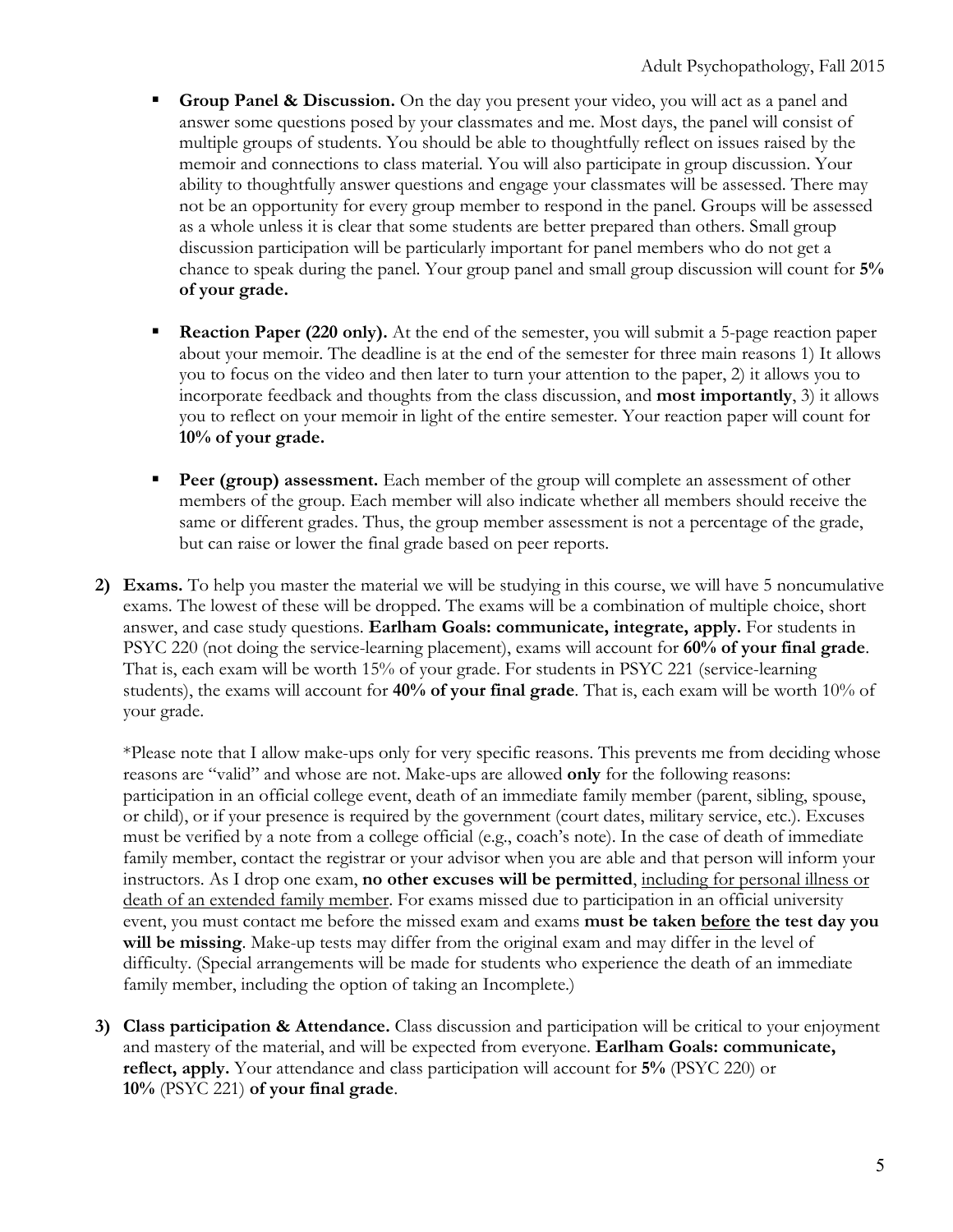- **4) Quizzes & Assignments.** You will have some homework assignments throughout the semester. Some of these will be listed on the syllabus schedule and some will be assigned during the semester. You will also be quizzed on case studies, on the day that they appear on the syllabus. You may also have quizzes on textbook and/or lecture material after it is presented. Your lowest quiz score will be dropped. Your total quiz/assignment grade will account for **10% of your final grade**.
- **5) Field Placement (PSYC 221 only).** To enhance your understanding of developmental psychopathology you will spend *two hours per week for 10 weeks* as a volunteer in a local agency serving adolescents or adults with mental or cognitive health problems and/or who are living with extreme stress (domestic violence and/or homelessness). You may want to contact Jana Schroeder, Director of Civic Engagement to register as a volunteer and to investigate volunteer opportunities in the community. I have attached a list of recommended sites that includes a brief sketch of the placement and a contact person. When you set up your placement, please let the contact person know that you are participating in a class and verify that the placement will include interaction or observation, rather than solely secretarial work. The goals and expectations for the placement are outlined to help facilitate this discussion. You are responsible for making contact and setting up your placement, but I will help in any way that I can. **You need to make first contact (not first attempt – actual contact) by 9/4, and have your placement finalized by 9/11.** You are expected to make *10 visits of 2 hours each* to your placement over the course of the semester. As there are 15 weeks in the semester, you cannot do more hours a week for fewer weeks. It's important to be at your placement site for at least 10 weeks so that you have time to get to know the clients over a longer period, so that you see a wider variety of behavior (from both staff and clients), and so that you can connect your experience to class material as we go along. However, you will not be penalized if you complete all of your hours in 9 weeks. If you complete all of your hours (20) in fewer than 9 weeks, there will be a grade penalty. If you have access to a car, you can arrange your visits at a time that is convenient to both yourself and the agency. *If you do not have access to a car, you will need to use the Earlham shuttle. Contact them to determine their hours before contacting your placement.* You can find the schedule outside the CIL office on the first floor of LBC.You will be required to keep a log of your hours (signed by someone at your placement) and a journal of your weekly experiences. **If you fail to have someone sign your log, you will not be able to count those hours.**  You must submit your **signed** time sheet **every week**. If you forget to hand in your time sheet, you can hand it in at a later date, but repeated failures to turn in your timesheet promptly will negatively affect your grade. Journal entries should reflect your reactions to the treatment setting and the patients/clients/individuals you encounter (**while preserving confidentiality**.) They may be brief (1.5-2 pages per week, typed), but should demonstrate your *efforts to integrate your field experience with what you have learned in class each week*. They should include *critical reflections* on your experiences. (For example: What are you learning in your visits & how does it compare to class? What do you wonder about? What do you think of the program in which you are placed? Are the individuals getting the kind of help they need?) Most weeks, you will have **prompts** that you should respond to **in addition to observations** you are making. You will also be required to do some look up relevant empirical and theoretical articles related to what you are seeing in your placement. These will help you write your final paper (see below, #6). You will be asked to *turn in your journals at three points*  during the semester. Journals should be uploaded to Moodle by 11:59 pm on the due date. Due dates are **10/14, 11/13, 12/11. Earlham Goals: communicate, investigate, integrate, diversify, reflect, apply.** Your field placement and journal writing will account for **15% of your grade,** if you choose the service learning option (PSYC 221).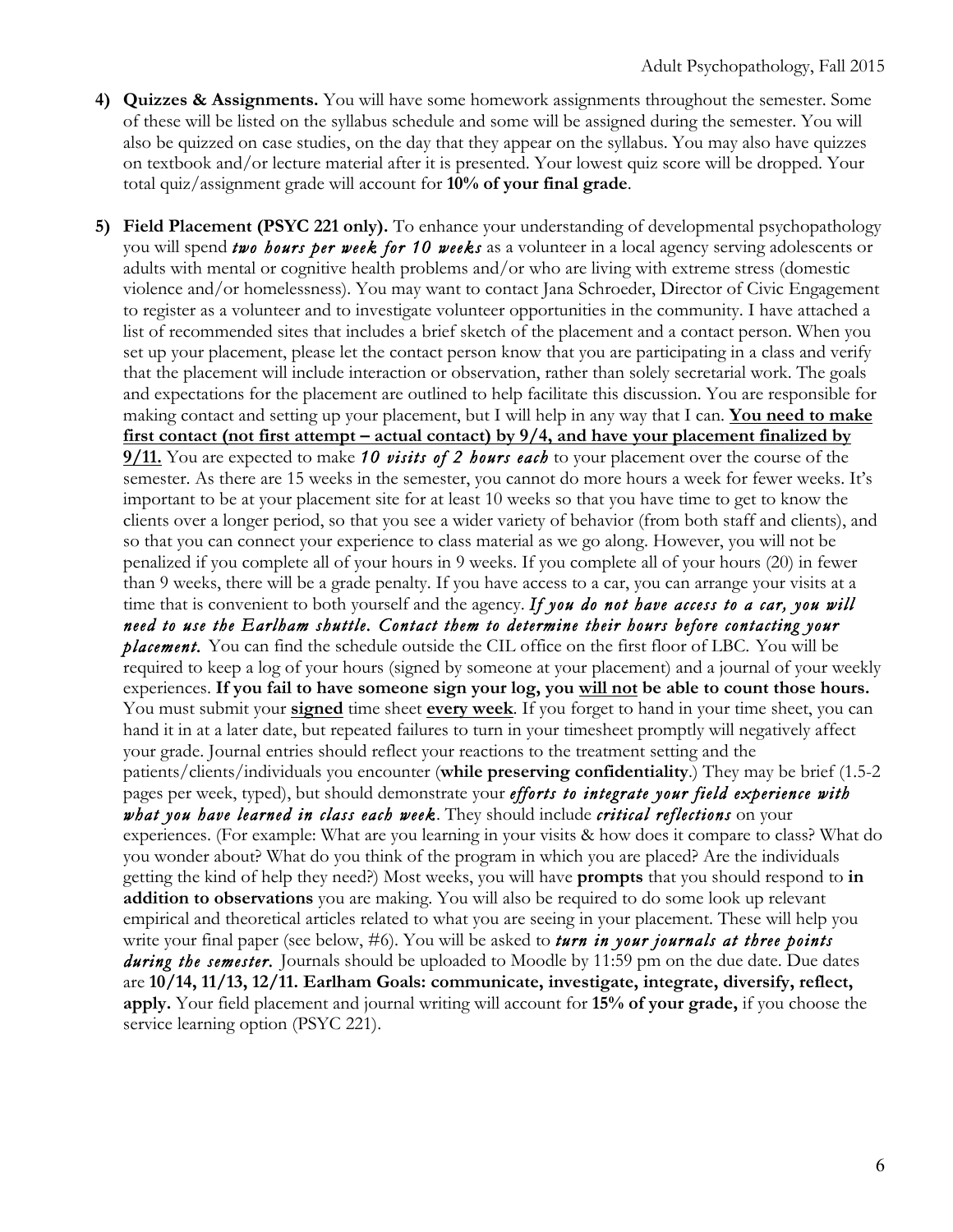- **6) Final Paper (PSYC 221 only).** To integrate your fieldwork and your coursework, you will be asked to write a final paper that is based on both. Your 5-7 page paper will apply one or more theoretical frameworks discussed in class to some aspect of your fieldwork. You could present a case that illustrates concepts/models/pathways we discussed in class; you could critically evaluate the treatment program you observed; you could propose an ideal treatment/prevention program that would benefit the individuals you observed; or you could develop a social policy proposal addressing needs or problems you encountered in your fieldwork. The paper should include reference to class materials, your placement, and additional research on your chosen topic. You will need at least **three** resources, at least **one** of which must be a **peer-reviewed empirical or theoretical article** (not covered in class). This paper will include formal writing and argument (unlike your journal responses, which are somewhat informal). You will tell me your general topic on **11/20**. Your paper **(with APA style references)** is due by 11:59pm on **12/18**. You can turn in outlines or drafts up to one week before the final deadline for feedback. **Earlham Goals: communicate, investigate, integrate, reflect, apply.** Your final paper will account for **10% of your grade** if you choose the service learning option (PSYC 221).
- **7) Informal Discussion (PSYC 221 particularly).** A few times during the semester, you will get an opportunity to share your service-learning experiences with your classmates. These discussions are *tentatively* scheduled for 9/29, 11/10, & 11/20. The class will divide into smaller groups with at least one service-learning student per group. I will provide some structure (discussion questions, etc.) You will tell your classmates a little bit about your placement, some reactions you've had, what's it made you think about, questions it has brought up for you, etc. There will also be opportunities for your classmates to ask you questions about your experience. You do not need to prepare material for these days, but you will need to be in class and engaged to receive credit. These are opportunities for you to share you experiences and for other students to learn from you. **Earlham Goals: communicate, reflect.** Your attendance/participation grade will be tripled on days when you have placement discussion.
- **8) Extra Credit.** You may earn *1 point on your test grade* for each research participation credit you earn. After the add/drop period, you will be registered in Sona Systems. If you have been in Sona Systems before, you will still have to re-register. You will receive an email with instructions. There is a document on Moodle that explains how Sona Systems works. **Be aware that demerits will be assigned for failure to show up to an experiment for which you registered. If you get several demerits, you will be blocked from Sona Systems and will not be able to earn extra credit.** Make sure you keep track of your credits on Sona Systems and contact your researcher if you have not received credit within two days. If you are in another class that grants credit for participation, make sure that you allocate your credits to the class you want them to count toward. There may also be other opportunities offered throughout the semester for you to earn extra credit. The maximum extra credit a student can earn is 15 points.

| Assignment                    | 220 Students      | 221 Students      | <b>Grading Scale</b> |
|-------------------------------|-------------------|-------------------|----------------------|
| Memoir video $=$              | 10%               | 10%               | A: $94\%+$           |
| Memoir panel discussion $=$   | $5\%$             | $5\%$             | A-: $90\% - 93.9\%$  |
| Memoir paper $=$              | $10\%$            | $\qquad \qquad -$ | $B+: 87\% - 89.9\%$  |
| Peer report of group work $=$ | [can alter grade] | [can alter grade] | B: $84\% - 86.9\%$   |
| $\text{Attention} =$          | $5\%$             | $10\%$            | B-: $80\% - 83.9\%$  |
| $Quizzes/Assigaments =$       | $10\%$            | $10\%$            | $C_{+}$ : 77%-79.9%  |
| Exams (4 best grades) $=$     | $60\%$ (4x15%)    | $40\%$ (4x10%)    | C: $74\% - 76.9\%$   |
| Journals/Placement =          | --                | 15%               | C-: $70\% - 73.9\%$  |
| Integrative paper $=$         | $\qquad \qquad -$ | $10\%$            | D: $65\% - 69.9\%$   |
| $Total =$                     | 100%              | 100%              | $\leq 65\%$<br>F:    |

#### **Grading:**

*Please note that I do not round grades. Review the grading scale, as it may differ from other classes you have taken.*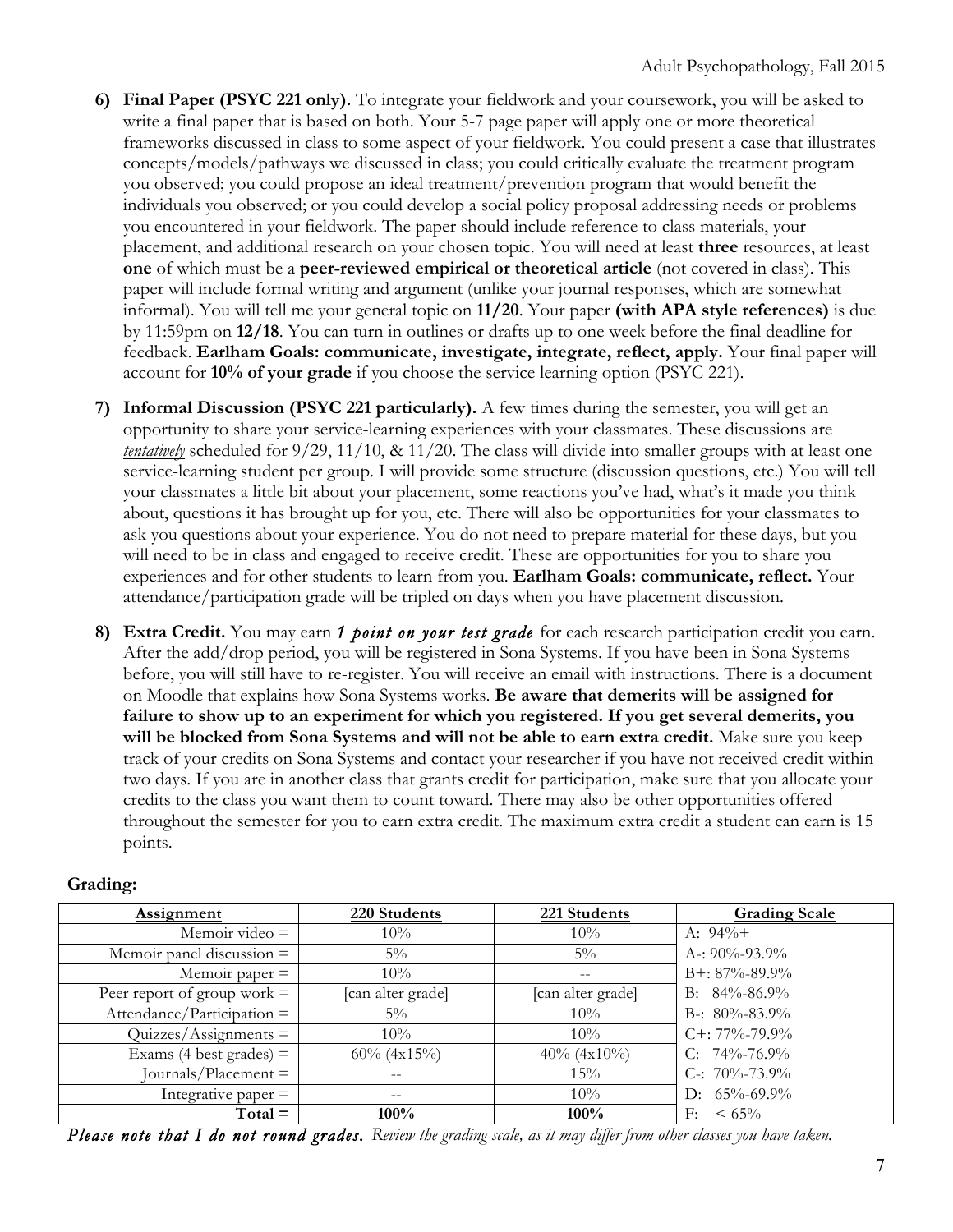# **Late/Makeup Policy.**

*Homework/Journals/Papers:* If you do not turn in your homework, journals, or papers on time, you will lose a letter grade for the first 24 hours that it is late, and another letter grade for each part of 12 hours thereafter. Thus, the best grade that can be received on a paper turned in 2 hours late is a B, a C for a paper turned in 25 hours late, and a D for a paper turned in 37 hours late. You will have ample time to complete your written assignments. If you choose to wait until the last minute you run the risk that your computer dies, you catch the flu, or you have a death in your extended family. *These will not be excuses for late assignments and you will be penalized, so do not procrastinate.* Most assignments will be uploaded on Moodle, and the times and dates are listed on the syllabus. (Some are due by class time, others due by 11:59 pm.) *Failure to attach files or attaching corrupted*  files is not an excuse for late work. I strongly recommend that you log out of Moodle, log back in, download, and open the file you attached to ensure that it opens properly. You are responsible for backing up your work.

*In-Class Quizzes & Assignments:* These cannot be made up for any reason.

*Tests*: See policy above. As one test is dropped, I **do not allow students to make up a test**, except in rare circumstances.

**Office hours etiquette:** I am happy to schedule times to meet with you outside of class, as is your TA. You are welcome to drop in. Please be understanding if I am in my office, but preparing something else. We can pick a time then for you to come back, if that is the case. You can also make appointments with me in class or via email. Please be courteous and arrive on time for your meeting. If you arrive late or do not come (without informing me well in advance), then this takes away from time I could be spending with other students. If you cannot make it to your scheduled appointments, then we may have to limit our meetings to class time and via email. This goes for out-of-class meetings with the TA as well. My schedule will also be posted on my door. You can examine it for likely times that I may be in my office. Directly before classes I teach is generally not a good time for meetings.

# **Email Etiquette:**

You are encouraged to contact me via e-mail with any questions that you may have, but I ask that you make sure you have looked for the answer yourself first (on Moodle, in course documents) and that you correspond professionally.

Please be aware that people outside Earlham may view the use of a first name without invitation to be rude. If you are communicating via email with someone from your placement, use Ms., Mr., or Dr. and their last name until they tell you otherwise.

Technology guidelines<sup>1</sup>: You need to protect yourself against technology problems. You need to develop work habits that take potential technological problems into account. These habits will serve you in your career. Technological problems are a fact of life, and are not considered unforeseen issues. (Your dorm falling into a sinkhole would qualify as "unforeseen"). Start early and save often. Always keep a backup of your work. Carbonite and Backblaze are two services that will automatically back your work up into a cloud. Or you can invest in an external hard drive. Or you can email yourself your work.

Computer viruses, lost flash drives, corrupted files, incompatible formats, WiFi connectivity problems – none of these unfortunate events should be considered an emergency. Take the proper steps to ensure that your work will not be lost forever. Learn the locations and operating hours of all the computer labs on campus. Do not procrastinate. The Help Desk is also available (helpdesk@earlham.edu).

 $<sup>1</sup>$  Drawn from material by George H. Williams</sup>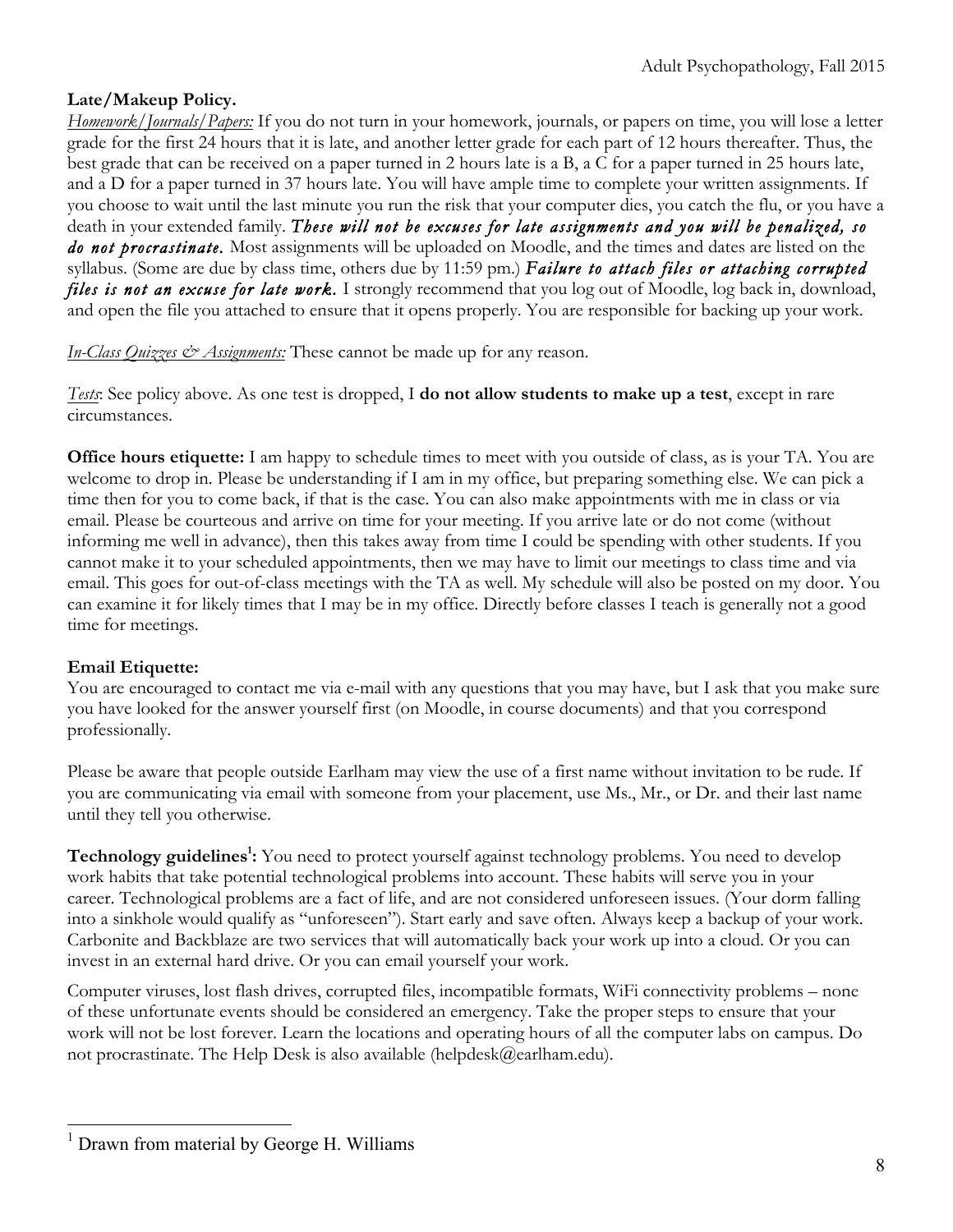### **Academic Honesty:**

All students are expected to conduct themselves with honesty and integrity in this course. The honor code is both a privilege and a responsibility, and you are expected to take it seriously. **Suspected infractions, such as plagiarism, fabrication of reports, incorrect reporting of placement hours, violating client confidentiality, and cheating will be treated seriously and will be reported.** Furthermore, if you are aware of a violation of academic integrity, it is your responsibility to take action. Violations may result in a 0 for the assignment, a 0 for the class portion (such as the service-learning placement), or failure of the course.

Learning to think for yourself, assess information judiciously, and speak and write effectively in your own voice is at the heart of a liberal arts education and global citizenship. Treasure and cultivate these skills. Papers and other work, including digital creations, downloaded or copied from other sources, or in which words or ideas belonging to others have been deliberately misrepresented as your own, will receive an automatic F, as they thwart your learning process and damage the integrity of knowledge-discovery. If you have questions about how to find, integrate, and properly cite sources, never hesitate to ask for help.

An excellent place to find help in knowing when and how to cite others' work appropriately can be found on the Libraries page: http://library.earlham.edu/friendly.php?s=academic\_integrity. The site also includes Earlham's full statement on academic integrity and procedures for addressing academic violations of the Student Code of Conduct.

### **Resources**

**Tutoring:** Tutoring services are recommended for any student who receives lower than a C on an exam, or whose overall GPA is a 2.7 or lower. There is sometimes a stigma against tutors, and I very much wish this were not the case. Intelligent students benefit from the services of a tutor, and getting a tutor is not a commentary on your ability or worth as a student (except to the extent that it demonstrates your effort and willingness to seek out & take advantage of resources). Two of the main benefits of a tutor are time management (which is an issue for many students!) and study strategies. Tutoring is a **free resource** available to all students. Sign up for a tutor here: www.earlham.edu/academic-enrichment-center It's always better to get a tutor at the beginning and then decide you don't want one than to do less than your best and then decide later you'd like a tutor.

**Writing Center**: The writing center is available to you at any point in the writing process, from idea generation to final proofing & editing. I encourage the use of the writing center for memoir papers (220 students) and final placement papers (221 students). www.earlham.edu/writing-center

**Counseling Services:** College can be a stressful time, and can exacerbate existing issues or bring new ones up. Please do not hesitate to reach out for help and make an appointment with counseling services: http://www.earlham.edu/counseling-services/

### **Students with Disabilities:**

Students with a documented disability (e.g., physical, learning, psychiatric, visual, hearing, etc.) who need to arrange reasonable classroom accommodations must request accommodation memos from the Academic Enrichment Center and contact their instructors each semester. For greater success, students are strongly encouraged to visit the Academic Enrichment Center within the first two weeks of each semester to begin the process. http://www.earlham.edu/policies-and-handbooks/academic/policy-on-student-learning-disabilities/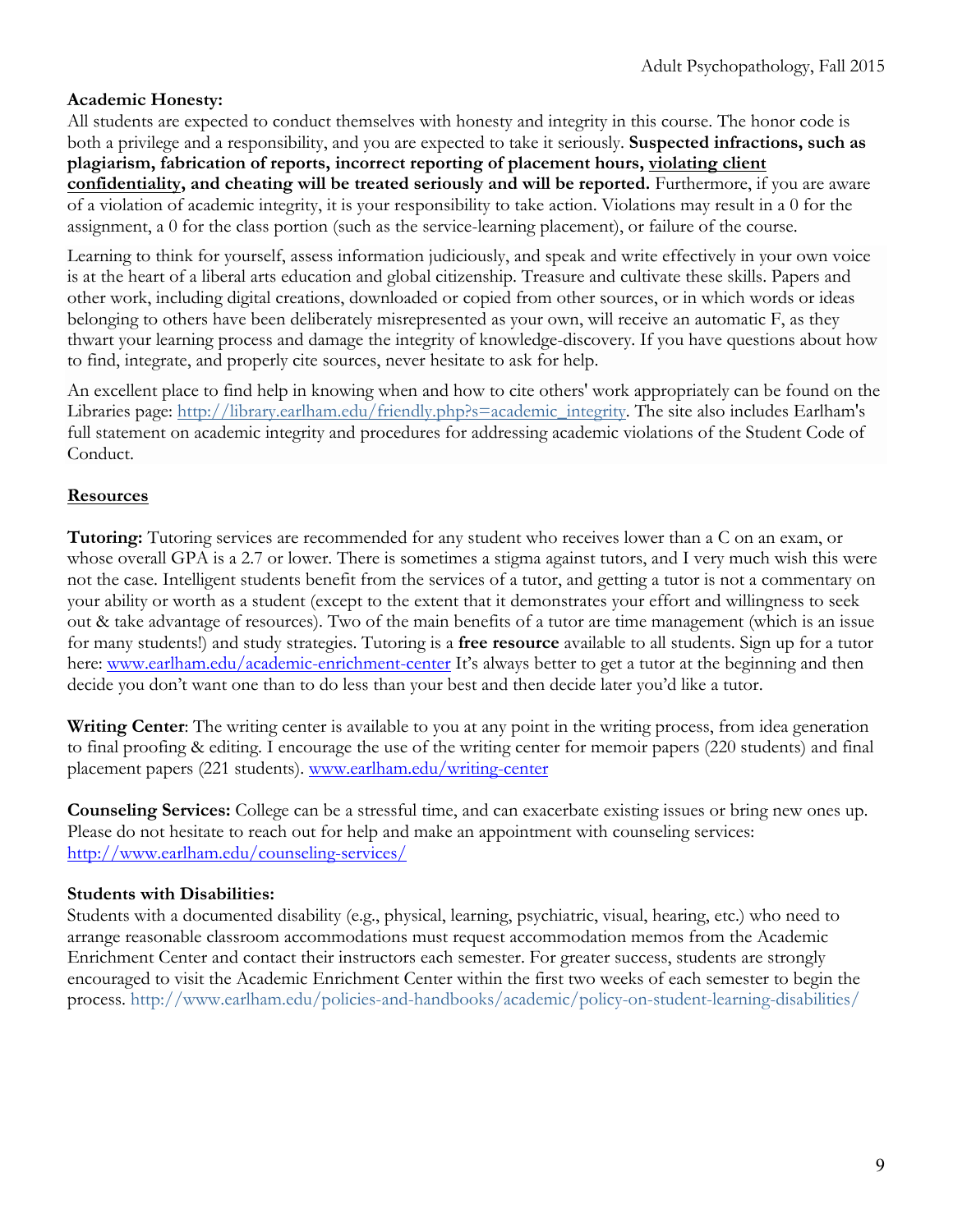#### **Schedule of Topics & Assignments**

**Please note that this schedule is tentative and may change as circumstances require.** 

*\*Readings are due the day they are listed.*

| $8/28$ , Day 1   | Topic: Syllabus, Service Placement, Historical & Modern<br>Perspectives                                                                                                                                                                  |  |
|------------------|------------------------------------------------------------------------------------------------------------------------------------------------------------------------------------------------------------------------------------------|--|
| $9/1$ , Day 2    | Topic: Historical & Modern Perspectives<br>Textbook Reading: Chapter 1, Chapter 15 (p. 530 – top<br>of 536)<br>Case Reading: Berman Case Study<br>Make first contact (not first attempt) for placement<br>before class on 9/4 (PSYC 221) |  |
| $9/4$ , Day 3    | Topic: Historical & Modern Perspectives<br>Textbook Reading: Chapter 1, Chapter 15 (p. 530 - top<br>of 536)<br>Case Reading: Berman Case Study<br>Video Project Tutorial                                                                 |  |
| $9/8$ , Day 4    | Topic: Research Methods in Abnormal Psychology<br>Textbook Reading: Chapter 2, Chapter 15 (p. 530-536;<br>$551 - 557$                                                                                                                    |  |
| $9/11$ , Day 5   | Topic: Assessment & Diagnosis<br>Textbook Reading: Chapter 3<br>Placement should be finalized by class time & visits<br>should begin no later than next week.                                                                            |  |
| $9/15$ , Day 6   | Topic: Assessment & Diagnosis<br>Case Reading: Tyson Case<br>Tyson Case Assignment due in class                                                                                                                                          |  |
| $9/18$ , Day 7   | Topic: Deinstitutionalization & Test Review<br>Textbook Reading: Chapter 15 (p. 536-550)                                                                                                                                                 |  |
| $9/22$ , Day 8   | Test #1: Chapters 1, 2, 3, $\mathcal{C}$ 15 (pages listed above)                                                                                                                                                                         |  |
| $9/25$ , Day 9   | Topic: Gender & Sexual Disorders<br>Textbook Reading: Chapter 8                                                                                                                                                                          |  |
| $9/29$ , Day 10  | Topic: Gender & Sexual Disorders<br>Textbook Reading: Chapter 8<br>Gender Dysphoria Perspective Taking assignment due<br>via Moodle by class time<br><b>Placement Discussion</b>                                                         |  |
| $10/2$ , Day 11  | <b>Topic:</b> Substance Abuse Disorder<br>Textbook Reading: Chapter 9                                                                                                                                                                    |  |
| $10/6$ , Day 12  | Topic: Substance Abuse Disorder<br>Case Reading: Case 11, Alcohol Dependence, Michael                                                                                                                                                    |  |
| $10/9$ , Day 13  | Test #2: Chapters 8 & 9<br>Rachael gone for a conference                                                                                                                                                                                 |  |
| $10/13$ , Day 14 | <b>Topic:</b> Anxiety Disorders<br>Textbook Reading: Chapter 4<br>Case Reading: Case 2, Panic Disorder, Dennis<br>Journal #1 (PSYC 221) due 10/14<br>on Moodle by 11:59pm                                                                |  |
| 10/16            | No Class, Early Semester Break                                                                                                                                                                                                           |  |
| $10/20$ , Day 15 | <b>Topic:</b> Anxiety Disorders<br>Textbook Reading: Chapter 4                                                                                                                                                                           |  |